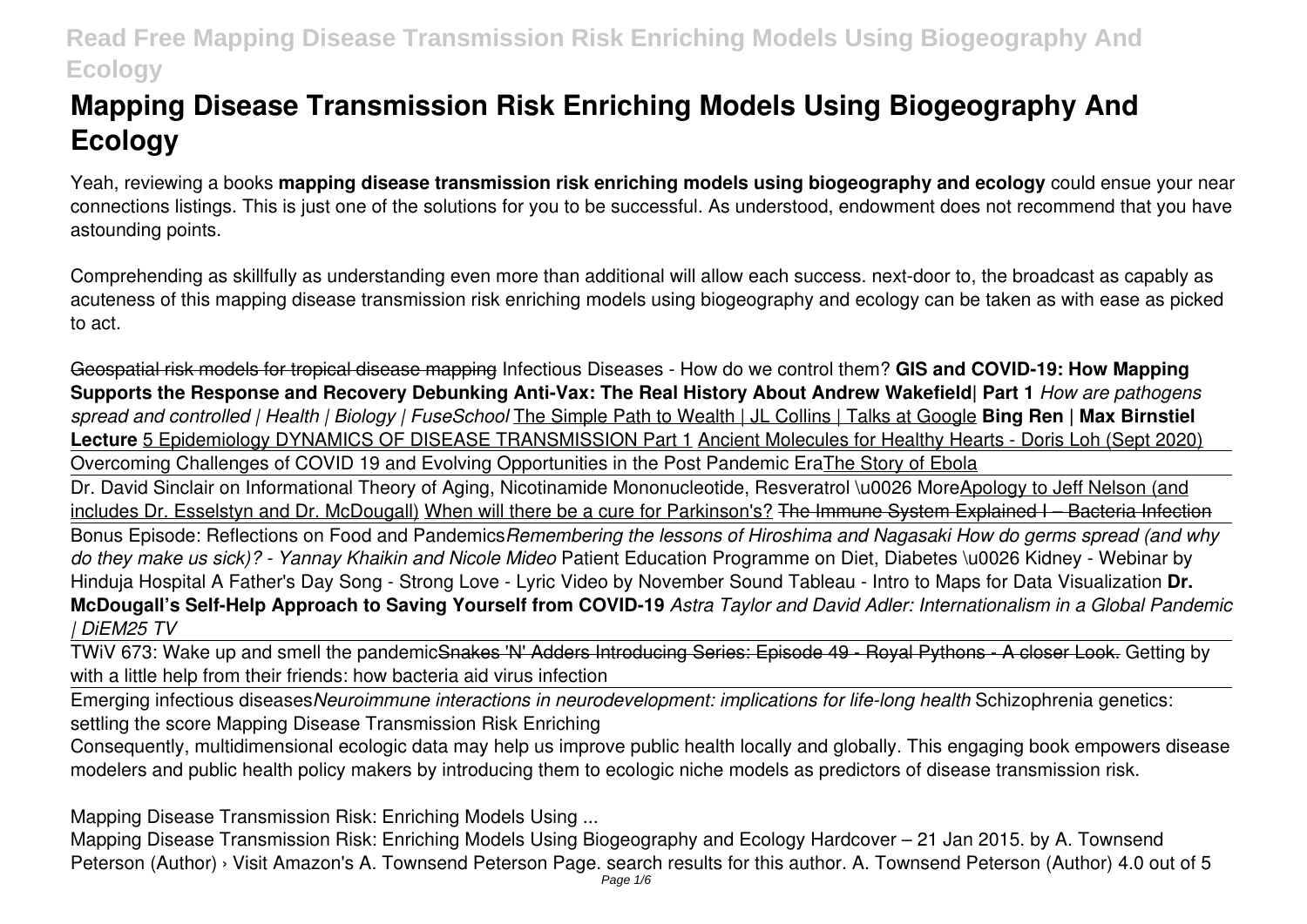stars 1 ...

Mapping Disease Transmission Risk: Enriching Models Using ...

Mapping Disease Transmission Risk. Enriching Models Using Biogeography and Ecology. A. Townsend Peterson. A revolutionary book that presents analytical tools for understanding why a particular disease is transmitted within a specific geographic area. A. Townsend Peterson, one of the pioneers of ecological niche modeling, presents a synthesis that illuminates new and more effective infectious disease mapping methods.

Mapping Disease Transmission Risk | Johns Hopkins ...

Mapping Disease Transmission Risk: Enriching Models Using Biogeography and Ecology. Reviewed by Jeffrey Townsend. A. Townsend Peterson Johns Hopkins University Press, Baltimore, Maryland, USA, 2014 ISBN 13: 978-1-4214-1473-7 ISBN 10: 1-4214-1473-2 Pages: 210; Price: US \$79.95. (hardcover)

Mapping Disease Transmission Risk: Enriching Models Using ...

Mapping Disease Transmission Risk Peterson, A. Townsend Published by Johns Hopkins University Press Peterson, A. Townsend. Mapping Disease Transmission Risk: Enriching Models Using Biogeography and Ecology.

Mapping Disease Transmission Risk

mapping disease transmission risk enriching models using biogeography and ecology by a townsend peterson hydrological features and the ecological niches of health gis and mapping e books research guides at advances and limitations of disease biogeography using mapping disease transmission risk mapping disease transmission risk enriching models using linking mosquito ecology traits

101+ Read Book Mapping Disease Transmission Risk Enriching ...

The result is an elegant modeling approach that challenges static spatial models and provides a framework for recasting disease mapping. Anyone working in the area of disease transmission, particularly those employing predictive maps, will find Peterson's book both inspiring and indispensable.

Project MUSE - Mapping Disease Transmission Risk

Mapping Disease Transmission Risk: Enriching Models Using Biogeography and Ecology [Peterson, A. Townsend] on Amazon.com. \*FREE\* shipping on qualifying offers. Mapping Disease Transmission Risk: Enriching Models Using Biogeography and Ecology

Mapping Disease Transmission Risk: Enriching Models Using ...

Mapping Disease Transmission Risk Enriching Models.pdf - search pdf books free download Free eBook and manual for Business, Education,Finance, Inspirational, Novel, Religion, Social, Sports, Science, Technology, Holiday, Medical,Daily new PDF ebooks documents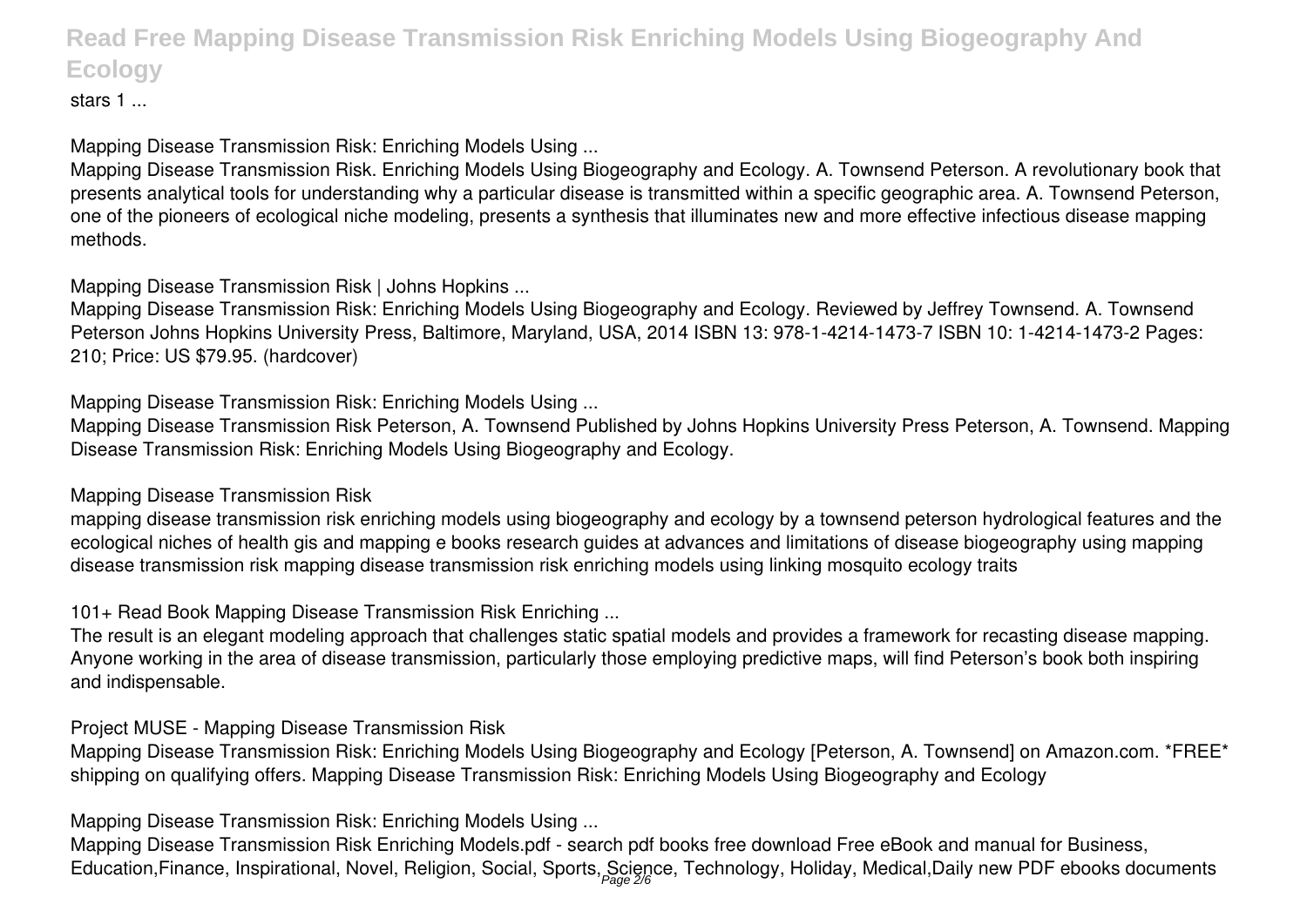ready for download, All PDF documents are Free,The biggest database for Free books and documents search with fast results better than ...

Mapping Disease Transmission Risk Enriching Models.pdf ...

Mapping Disease Transmission Risk: Enriching Models Using Biogeography and Ecology. Johns Hopkins University Press, 2014. Google Scholar]). As one example, data describing the ecology of bat reservoirs of Nipah virus can help to make projections about the types of environments expected to support cases of human disease [5.

Global Patterns of Zoonotic Disease in Mammals: Trends in ...

Ahead of Print -Mapping Disease Transmission Risk: Enriching Models Using Biogeography and Ecology - Volume 21, Number 8—August 2015 - Emerging Infectious Disease journal - CDC Volume 21, Number 8—August 2015 Books and Media Mapping Disease Transmission Risk: Enriching Models Using Biogeography and Ecology

Mapping Disease Transmission Risk: Enriching Models Using ...

Mapping disease transmission risk : enriching models using biogeography and ecology. [A Townsend Peterson] -- This book illuminates new and more effective infectious disease mapping methods and integrates biogeographic and ecological factors with spatial models.

Mapping disease transmission risk : enriching models using ...

MPs will decide on a second lockdown TODAY as Covid deaths hit the highest number since May. Lockdown measures from tomorrow will include forcing non-essential retail shops, gyms and hospitality ve…

One of the pioneers of ecological niche modeling presents a synthesis that illuminates new and more effective infectious disease mapping methods.

Epidemiology is a discipline intended to systematically investigate, and ideally quantify, disease dynamics in populations (Perez, 2015). Epidemiological assessmentsmay be divided into four large areas, namely, (a) identification and characterization of a pathogen, (b) development of systems for detection of cases, (c) descriptive epidemiology and quantification of disease patterns, and (d) advanced analytical methods to design intervention strategies. Briefly, there is an initial need for understanding the pathogeny of a disease and condition, which may also include experimental studies and development of new models of infection and proliferation under different conditions. Subsequently, such knowledgemay be applied to support the identification of cases, which typically includes the design, evaluation, and validation of diagnostic tests. Diseasemay then be quantified in a population, leading to the identification of patterns and application of molecular characterization techniques to understand disease spread, and ultimately to identify factors preventing or promoting disease. Finally, those factors may be incorporated into advanced quantitative methods and epidemiological models, which are used to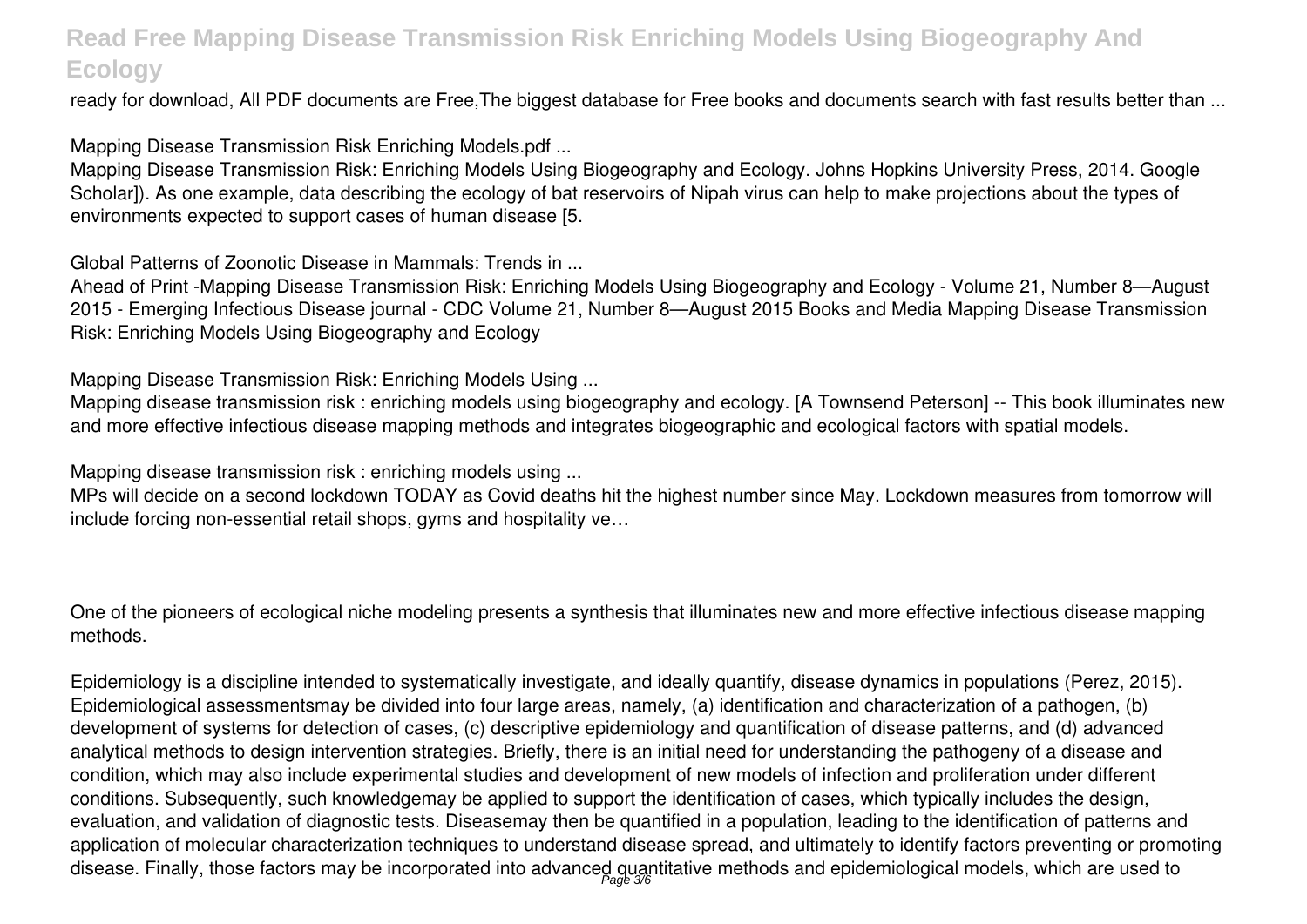design and evaluate strategies aimed at preventing, controlling, or eliminating disease in the population. Recent years have seen a dramatic increase in the application of science, technology, engineering, and mathematical (STEM) tools and approaches intended to enhance such analytical epidemiology process, with the ultimate goal of supporting disease prevention, control, and eradication. This eBook comprises a series of research articles that, through current state-of-the-art scientific knowledge on the application of STEM tools to the microbiology of infectious diseases, demonstrate their usefulness at the various components of an integral epidemiological approach, divided into the four large components of (a) experimental studies, (b) novel diagnostic techniques, (c) epidemiological characterization, and (d) population modeling and intervention.

The recent progress in analytical methods, aided by bringing in a wide range of other disciplines, opens up the study to a broader field, which means that biogeography now goes far beyond a simple description of the distribution of living species on Earth. Originating with Alexander von Humboldt, biogeography is a discipline in which ecologists and evolutionists aim to understand the way that living species are organized in connection with their environments. Today, as we face major challenges such as global warming, massive species extinction and devastating pandemics, biogeography offers hypotheses and explanations that may help to provide solutions. This book presents as wide an overview as possible of the different fields that biogeography interacts with. Sixteen authors from all over the world offer different approaches based on their specific areas of knowledge and experience; thus, we intend to illustrate the vast number of diverse aspects covered by biogeography.

The repertoire of quantitative analytical techniques in disciplines such as ecology, decision science, and evolutionary biology has grown, in part enabled by the development and increased availability of computational resources. Integration of cutting-edge, quantitative tools into veterinary epidemiology that have been borrowed from such disciplines has offered opportunities to advance the study of disease dynamics in animal populations, to improve and guide decision-making related to disease prevention, control, or eradication. Furthermore, the need to explore new analytical methods for veterinary epidemiology has been driven by the increasing availability and complexity of animal disease data. The objective of this e-book is to contribute to current methods in epidemiology by 1) presenting and discussing novel analytical tools that help advance our understanding of epidemiology; and 2) demonstrating how inferences emerging from the application of novel analytical tools can be incorporated into decision-making related to animal health. The e-book constitutes a collection of articles that explore the applications of a variety of analytical methods such as machine learning, Bayesian risk assessment and an advanced form of social network analysis in the modern epidemiologic study of animal diseases.

The Tropics are home to the greatest biodiversity in the world, but tropical species are at risk due to anthropogenic activities, mainly land use change, habitat loss, invasive species, and pathogens. Over the past 20 years, the avian malaria and related parasites (Order: Haemosporida) systems have received increased attention in the tropical regions from a diverse array of research perspectives. However, to date no attempts have been made to synthesize the available information and to propose new lines of research. This book provides such a synthesis by not only focusing on the antagonistic interactions, but also by providing conceptual chapters on topics going from avian haemosporidians life cycles and study techniques, to chapters addressing current concepts on ecology and evolution. For example, a chapter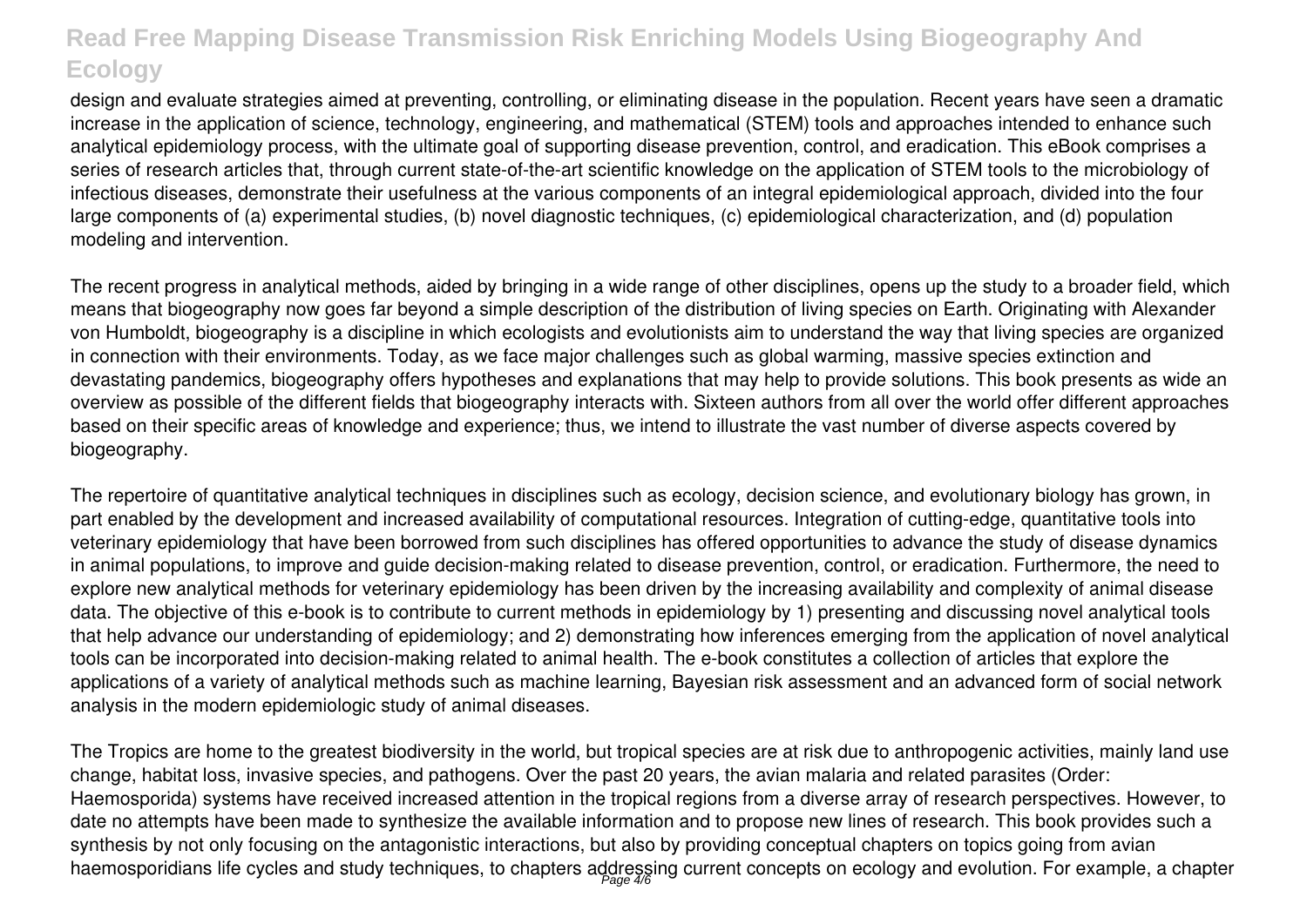synthesizing basic biogeography and ecological niche model concepts is presented, followed by one on the island biogeography of avian haemosporidians. Accordingly, researchers and professionals interested in these antagonistic interaction systems will find both an overview of the field with special emphasis on the tropics, and access to the necessary conceptual framework for various topics in ecology, evolution and systematics. Given its conceptual perspective, the book will appeal not only to readers interested in avian haemosporidians, but also to those more generally interested in the ecology, evolution and systematics of host-parasite interactions.

This book presents 20 selected contributions to the 18th Evolutionary Biology Meeting, which took place in September 2014 in Marseille. They are grouped under the following major themes: · Genotype to Phenotype · Genetic Mechanisms of Diversification · Evolutionary Mechanisms · Speciation and Biodiversity The aims of these annual meetings in Marseille are to bring together leading evolutionary biologists and other scientists who employ evolutionary biology concepts, e.g. for medical research, and to promote the exchange of ideas and encourage interdisciplinary collaborations. Offering an up-to-date overview of recent advances in the field of evolutionary biology, this book represents an invaluable source of information for scientists, teachers and advanced students.

There is a gap between the ecology of health and the concepts supported by international initiatives such as EcoHealth, One Health or Planetary Health; a gap which this book aims to fill. Global change is accelerated by problems of growing population, industrialization and geopolitics, and the world's biodiversity is suffering as a result, which impacts both humans and animals. However, Biodiversity and Health offers the unique opportunity to demonstrate how ecological, environmental, medical and social sciences can contribute to the improvement of human health and wellbeing through the conservation of biodiversity and the services it brings to societies. This book gives an expansive and integrated overview of the scientific disciplines that contribute to the connection between health and biodiversity, from the evolutionary ecology of infectious and non-infectious diseases to ethics, law and politics. Presents the first book to give a broad and integrated overview of the scientific disciplines that contribute to health From evolutionary ecology, to laws and policies, this book explores the links between health and biodiversity Demonstrates how ecological sciences, environmental sciences, medical sciences, and social sciences may contribute to improve human health

This fascinating reference offers a unique take on recycling and trash, tracing the role of waste in public health, climate change, and sustainability around the world. • Includes comparisons of the waste, public health, and emissions profile for many countries • Provides a general introduction to the issue of global waste management • Reveals the various methods of disposal across the world • Features charts, graphs, and tables that present facts and figures to illustrate key statistics • Shares interesting facts and accounts of garbage disposal problems

Over the last thirty years or so, there have been tremendous advancements in the area of geospatial health; however, somehow, two aspects have not received as much attention as they should have received. These are a) limitations of different spatial analytical tools and b) progress in making geospatial environmental exposure data available for advanced health science research and for medical practice. This edited volume addresses those two less explored areas of geospatial health with augmented discussions on the theories, methodologies and